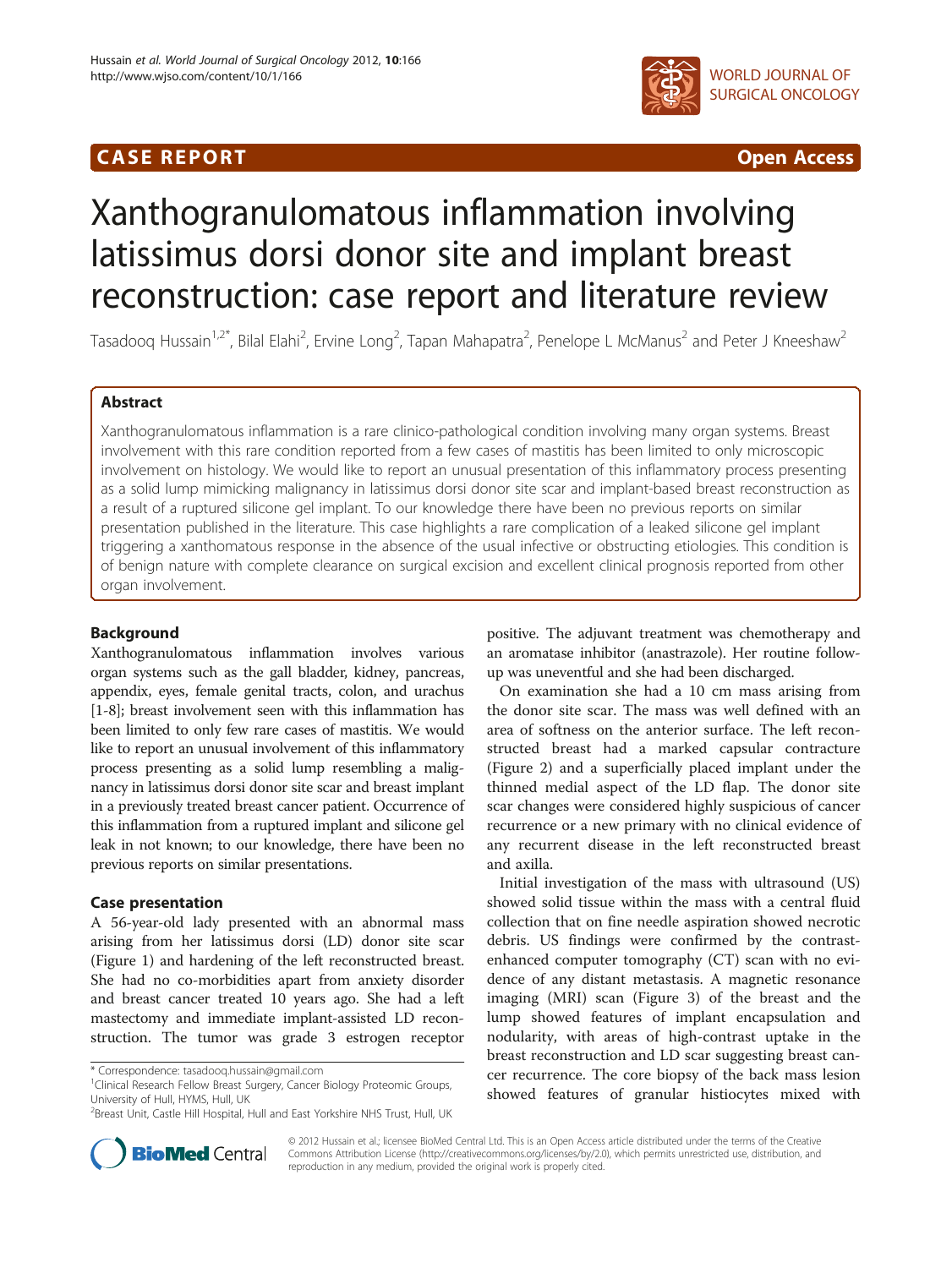<span id="page-1-0"></span>

multinucleated giant cells and abundant cholesterol clefts. These changes reflected a florid reactive inflammatory process of xanthomatous nature with no evidence of any malignancy.

Excision biopsy of the back mass lesion and revision of the reconstructed breast for definitive histological diagnosis was performed in two stages. In stage one, the mass was excised with a transverse ellipse and the wound closed with advancement flaps. The microscopic appearances of the excised lesion were similar to core biopsy findings with xanthoma-laden large macrophages interlaced with inflammatory cells and no malignancy (Figure [4](#page-2-0)). Findings of this nature on histology were pointing towards a chronic inflammatory etiology secondary to possibly silicone leak from the breast implant. The breast reconstruction was revised in the second stage; operative findings confirmed rupture in the implant with posterior tracking of silicone and features of old hemorrhage. The leaking implant was removed and

capsulectomy performed. The LD flap was medially advanced and the breast reconstruction was completed by using a style 150 expandable implant prosthesis. Intra-operative characteristic yellow discoloration of both the implant and capsule (Figure [5\)](#page-2-0) indicated involvement with strong xanthomatous inflammation. These findings were confirmed later on histology with no evidence of malignancy noted in the excised breast tissue. The patient recovered well from both the procedures and required no further treatment for the condition after final histology.

Xanthogranulomatous inflammation is a benign pathological condition considered to be a primary disease process of unknown etiology. Various organ system can be involved to varying degrees; most commonly affected are the kidneys and gall bladder with a few rare cases of colonic involvement. Evidence of breast involvement comes from cases of inflammatory mastitis [[9\]](#page-3-0) showing features of xanthomatous change on microscopy. There

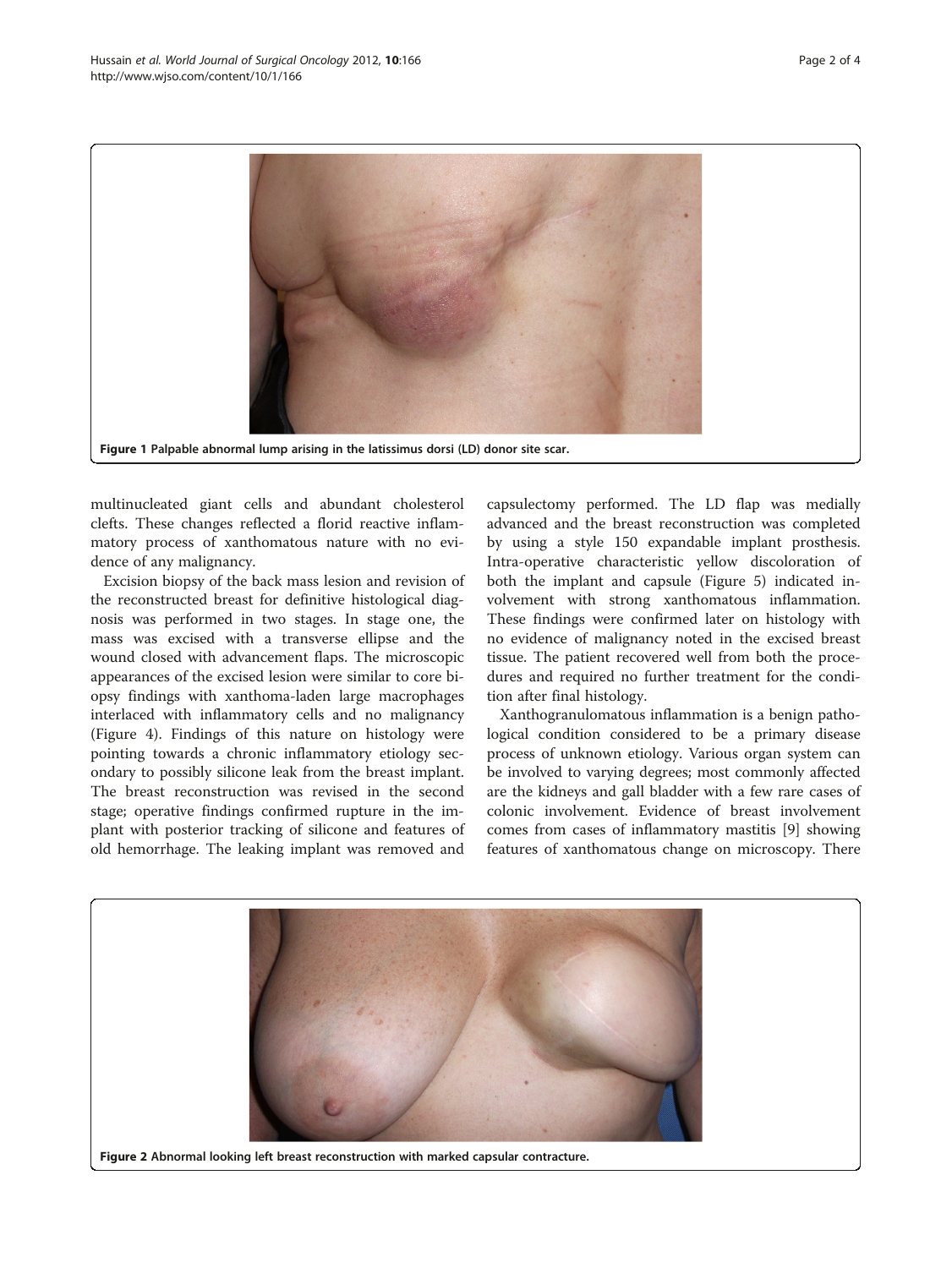<span id="page-2-0"></span>

contracture of left breast implant and posterior latissimus dorsi (LD) mass.

is no associated age- or sex-related preponderance with the condition, with a few cases from an early pediatric age group also noted [\[10](#page-3-0)].

The exact etiology of the disease is unknown; organ obstruction, suppurative infections and hemorrhage trigger tissue damage within the involved organs, usually eliciting a microscopic response of the disease process. The case study by Luc and colleagues [\[11\]](#page-3-0) following longstanding infections with mycoplasma hominis supports the infective etiology theory of this condition. These triggers, either on their own or synchronously (as postulated in the obstructive hypothesis of gall bladder and kidney pathologies), cause extensive chronic inflammation of the



Figure 4 Photomicrograph of a hematoxylin and eosin slide showing the characteristic appearances of

xanthogranulomatous inflammation. Sheets of histiocytes are interspersed with multinucleate giant cells, empty cholesterol clefts and yellow hematoidin pigment (original magnification  $\times$  40).



involved organ resulting in a xanthogranulomatous transformation. A similar obstructive trigger would also explain the changes in xanthogranulomatous appendicitis following chronic inflammation of the obstructed lumen with faecolith.

Xanthogranulomatous inflammation disease presentation is variable, with both localized and diffuse responses. A diffuse inflammation is the more severe form of the disease, resulting in a complete obliteration of the native parenchymal tissue and marked fibrosis which clinically presents as solid lumps. Xanthogranulomatous inflammationcan also have a cutaneous involvement which can be primary or secondary [\[12\]](#page-3-0). Secondary disease represents a severe form of an internal disease process and, clinically, patients present with a discharging skin lesion that communicates through an underlying fistula with the involved organ.

Radiological diagnosis of xanthogranulomatous inflammation using US and CT is challenging. Diagnostic accuracy can be increased using contrast-based imaging, as demonstrated using sonazoid contrast enhancing agent with US scan in the diagnosis of chronic inflamed and thickened gall bladders, and CT urography studies for renal xanthogranulomatous inflammatory disease [\[13,14](#page-3-0)]. The characteristic findings on imaging are the areas of low attenuation nodules corresponding to the xanthomatous change on histology.

The microscopic appearances of xanthogranulomatous inflammation on histology show the characteristic multinucleate giant cells interspersed with lipid-laden macrophages which impart the characteristic yellow macroscopic appearance. This appearance, however, should be differentiated from a pseudo xanthomatous inflammation or malakoplakia characterized by Michaelis-Gutman bodies which stain positive with Von Kossa calcium and Prussian blue stains [[15](#page-3-0)].

In our case, an implant leak triggered the inflammatory process. Presentation of a well localized mass in the LD back scar was a result of an extensive tissue